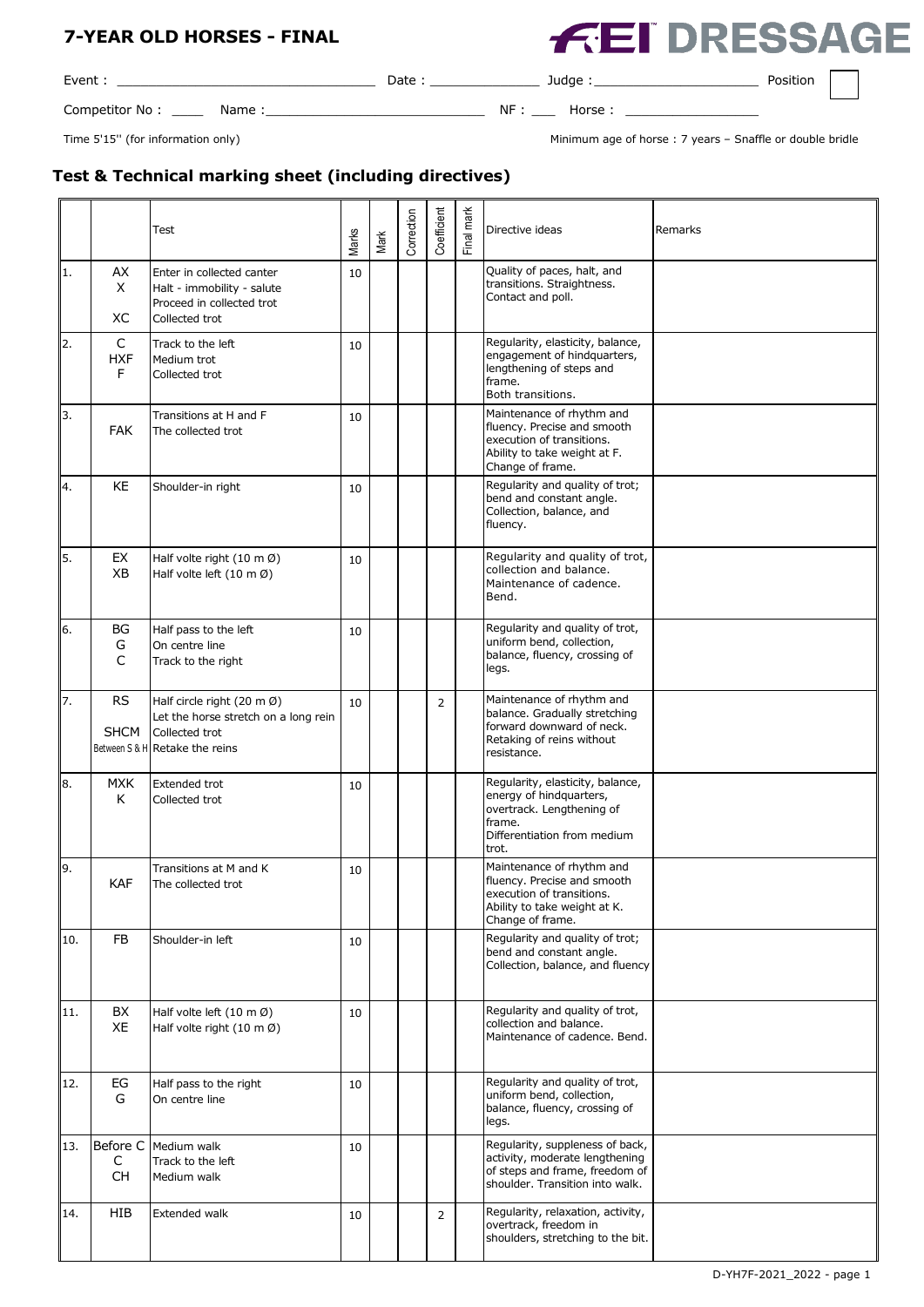Event : \_\_\_\_\_\_\_\_\_\_\_\_\_\_\_\_\_\_\_\_\_\_\_\_\_\_\_\_\_\_\_\_\_ Date : \_\_\_\_\_\_\_\_\_\_\_\_\_\_ Judge :\_\_\_\_\_\_\_\_\_\_\_\_\_\_\_\_\_\_\_\_\_ Position

Competitor No : \_\_\_\_ Name :\_\_\_\_\_\_\_\_\_\_\_\_\_\_\_\_\_\_\_\_\_\_\_\_\_\_\_\_ NF : \_\_\_ Horse : \_\_\_\_\_\_\_\_\_\_\_\_\_\_\_\_\_

Time 5'15'' (for information only) Minimum age of horse : 7 years – Snaffle or double bridle

EI DRESSAGE

|     |                 | Test                                                                                                                                               | Marks | Mark | Correction | Coefficient    | Final mark | Directive ideas                                                                                                                      | Remarks |
|-----|-----------------|----------------------------------------------------------------------------------------------------------------------------------------------------|-------|------|------------|----------------|------------|--------------------------------------------------------------------------------------------------------------------------------------|---------|
| 15. | BPL(V)          | Collected walk                                                                                                                                     | 10    |      |            | $\overline{2}$ |            | Regularity, relaxation,<br>activity, shortening and<br>heightening of steps.<br>Ability to self-carry.                               |         |
| 16. | L(P)            | Between L&V   Half pirouette to the right<br>Proceed in collected walk                                                                             | 10    |      |            |                |            | Regularity, activity, ability to<br>collect and take weight, flexion,<br>and bend.<br>Forward tendency,<br>maintenance of fourbeat.  |         |
| 17. | L(V)            | Between L&P   Half pirouette to the left<br>Proceed in collected walk                                                                              | 10    |      |            |                |            | Regularity, activity, ability to<br>collect and take weight, flexion,<br>and bend.<br>Forward tendency,<br>maintenance of fourbeat.  |         |
| 18. | <b>VKA</b>      | Between L&V Proceed in collected canter left<br>Collected canter                                                                                   | 10    |      |            |                |            | Precise execution and fluency<br>of transition, quality of canter.                                                                   |         |
| 19. | Α<br>DE<br>E.   | Down the centre line<br>Half pass to the left<br>Flying change of leg                                                                              | 10    |      |            |                |            | Quality of canter. Collection,<br>balance, uniform bend, fluency.<br>Quality of flying change.                                       |         |
| 20. | EG<br>C         | Half pass to the right<br>Track to the right                                                                                                       | 10    |      |            |                |            | Quality of canter.<br>Collection, balance, uniform<br>bend, fluency.                                                                 |         |
| 21. | <b>MXK</b>      | Extended canter                                                                                                                                    | 10    |      |            |                |            | Quality of canter, lengthening<br>of strides and frame. Balance,<br>uphill tendency, straightness.                                   |         |
| 22. | K<br><b>KAF</b> | Collected canter and flying change<br>of leg<br>Collected canter                                                                                   | 10    |      |            |                |            | Quality of flying change on<br>diagonal. Precise, smooth<br>execution of transition to<br>collection.<br>Ability to collect at K.    |         |
| 23. | F(X)            | Proceed towards X in collected<br>canter<br>Between F&X Half pirouette to the left<br>(Working pirouette with a radius<br>approx. 1 - 3m allowed)  | 10    |      |            |                |            | Willingness to collect and self-<br>carry. Balance, flexion and<br>bend. Quality of canter before<br>and after.                      |         |
| 24. | FA<br>Α<br>AK   | Counter canter<br>Flying change of leg<br>Collected canter                                                                                         | 10    |      |            |                |            | Quality and collection of<br>counter canter. Correctness,<br>balance, fluency, uphill<br>tendency, straightness of flying<br>change. |         |
| 25. | K(X)            | Proceed towards X in collected<br>canter<br>Between K&X Half pirouette to the right<br>(Working pirouette with a radius<br>approx. 1 - 3m allowed) | 10    |      |            |                |            | Willingness to collect and self-<br>carry. Balance, flexion and<br>bend. Quality of canter before<br>and after.                      |         |
| 26. | KA<br>Α<br>AF   | Counter canter<br>Flying change of leg<br>Collected canter                                                                                         | 10    |      |            |                |            | Quality and collection of<br>counter canter. Correctness,<br>balance, fluency, uphill<br>tendency, straightness of<br>flying change. |         |
| 27. | <b>FS</b>       | On the short diagonal 3 flying<br>changes every 4 <sup>th</sup> stride                                                                             | 10    |      |            |                |            | Correctness, balance, fluency,<br>uphill tendency, straightness.<br>Quality of canter before and<br>after.                           |         |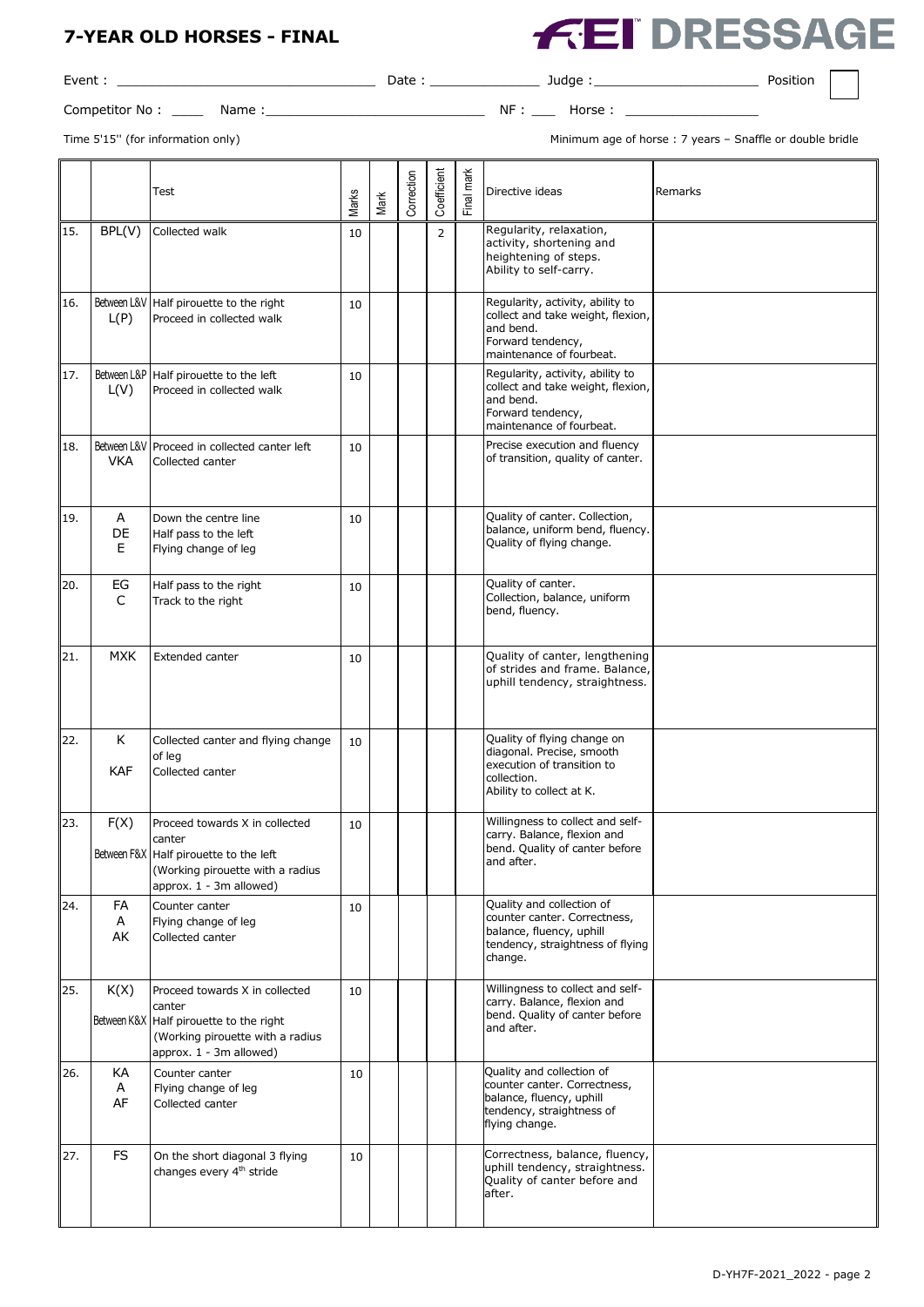**FEI DRESSAGE** 

| Event          |      | Date |    | Judge      | Position |  |
|----------------|------|------|----|------------|----------|--|
| Competitor No: | Name |      | ΝF | Horse<br>. |          |  |

 $\overline{1}$ 

Time 5'15'' (for information only) Minimum age of horse : 7 years – Snaffle or double bridle

|              |                 | Test                                                                                 | Marks | Mark | Correction | Coefficient | Final mark | Directive ideas                                                                                            | Remarks |
|--------------|-----------------|--------------------------------------------------------------------------------------|-------|------|------------|-------------|------------|------------------------------------------------------------------------------------------------------------|---------|
| 28.          | <b>SR</b>       | Half circle right (20m diameter)<br>Give and retake the reins for 3<br>canterstrides | 10    |      |            |             |            | Quality and collection of canter.<br>Self-carriage, balance.                                               |         |
| 29.          | <b>RK</b><br>KA | On the short diagonal 3 flying<br>changes every 3rd stride<br>Collected canter       | 10    |      |            |             |            | Correctness, balance, fluency,<br>uphill tendency, straightness.<br>Quality of canter before and<br>after. |         |
| 30.          | Α<br>X          | Down the centre line<br>Halt - immobility - salute                                   | 10    |      |            |             |            | Quality of pace, halt, and<br>transition. Straightness.<br>Contact and poll.                               |         |
|              |                 | Leave arena at A in walk on a long<br>rein                                           |       |      |            |             |            |                                                                                                            |         |
| <b>Total</b> |                 |                                                                                      | 330   |      |            |             |            |                                                                                                            |         |

#### **Collective Mark:**

| <b>Total points</b>                  |  |
|--------------------------------------|--|
| 350<br>(on technical marking sheet): |  |
| Technical score in %                 |  |

(exact address)

Organisers : Signature of Judge : Signature of Judge : Signature of Judge : Signature of Judge :

Copyright © 2018/update 2022 Fédération Equestre Internationale Reproduction strictly reserved